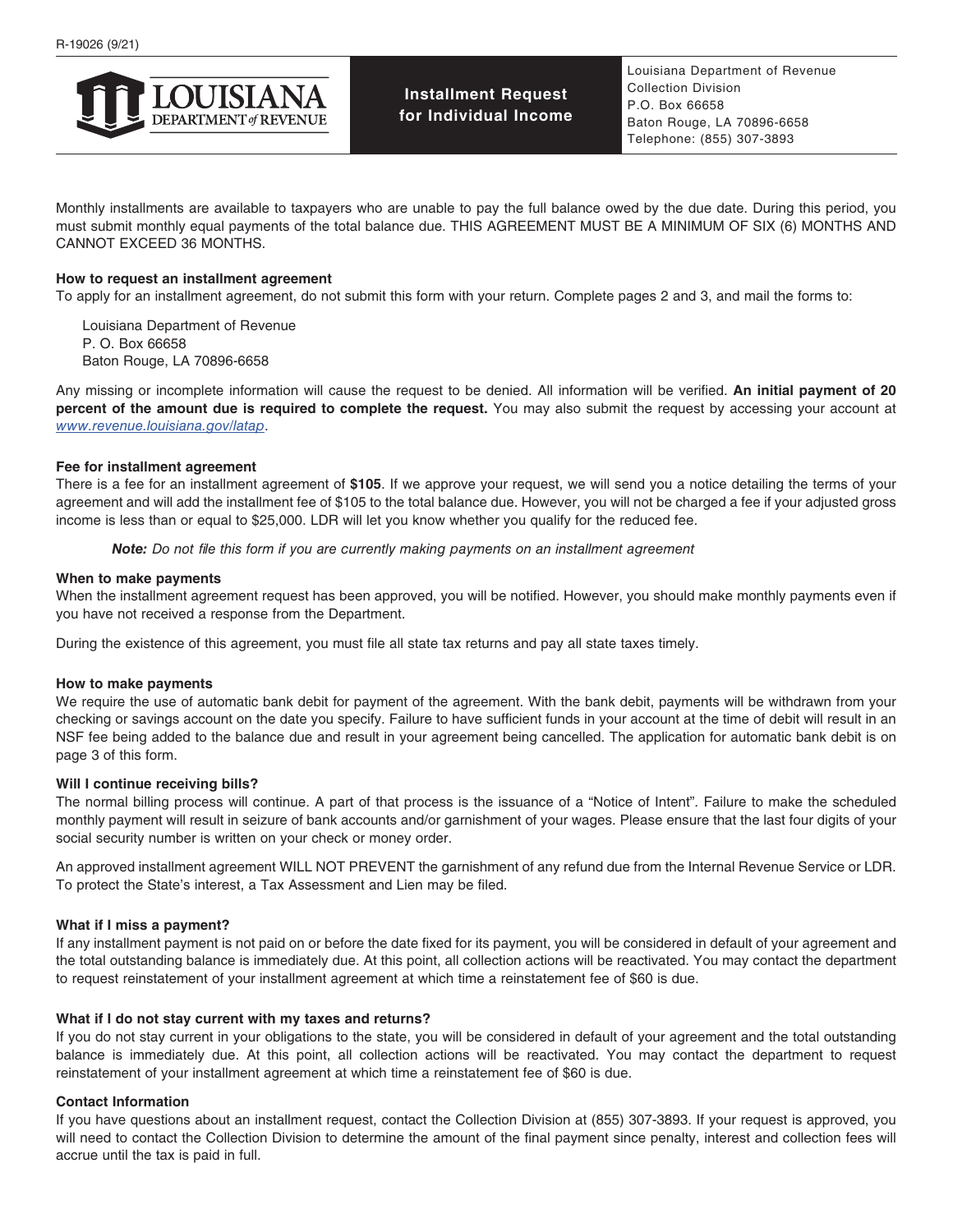

**Installment Request for Individual Income** **Mail to:** Louisiana Department of Revenue Collection Division P.O. Box 66658 Baton Rouge, LA 70896-6658

#### **PLEASE PRINT OR TYPE**

I

| <b>Full Name</b>                                      |                                              |                            |                            |                                 |  |
|-------------------------------------------------------|----------------------------------------------|----------------------------|----------------------------|---------------------------------|--|
| Social Security Number                                | Home Phone                                   |                            | Cell Phone                 |                                 |  |
| Current Address (number and street)                   |                                              | Unit Type                  |                            | Unit Number                     |  |
| City                                                  |                                              |                            | State                      | ZIP                             |  |
| Employer                                              |                                              |                            |                            | Date of Hire (mm/dd/yyyy)       |  |
| Employer's Address                                    |                                              |                            |                            | Gross Weekly Wage               |  |
| Spouse's Name                                         |                                              |                            |                            | Spouse's Social Security Number |  |
| Spouse's Employer                                     |                                              |                            |                            | Date of Hire (mm/dd/yyyy)       |  |
| Spouse's Employer Address                             |                                              |                            |                            | Gross Weekly Wage               |  |
| Name of Bank (Personal)                               | <b>Bank Account Number</b>                   |                            | <b>Bank Routing Number</b> |                                 |  |
| <b>Bank Account Number</b><br>Name of Bank (Business) |                                              | <b>Bank Routing Number</b> |                            |                                 |  |
| Tax periods to be included:                           | Date you wish to make your monthly payments: |                            |                            |                                 |  |
|                                                       |                                              |                            |                            |                                 |  |

| 1. Total amount due                                                                            |  |
|------------------------------------------------------------------------------------------------|--|
| 2. Amount of initial payment to be made with application. Multiply Line 1 by 20 percent (.20). |  |
| 3. Balance to be paid over length of agreement. Subtract Line 2 from Line 1.                   |  |
| 4. Monthly payments. Divide Line 3 by the number of months agreed. Months agreed upon:         |  |

## **THIS AGREEMENT MUST BE A MINIMUM OF SIX (6) MONTHS AND CANNOT EXCEED 36 MONTHS.**

| <b>Initial</b>                                                                                                                                                                                                                                      | <b>Spouse Initial</b> |                                                                                                                                                                     |                                                                                                                                                                                                                                           |  |  |
|-----------------------------------------------------------------------------------------------------------------------------------------------------------------------------------------------------------------------------------------------------|-----------------------|---------------------------------------------------------------------------------------------------------------------------------------------------------------------|-------------------------------------------------------------------------------------------------------------------------------------------------------------------------------------------------------------------------------------------|--|--|
|                                                                                                                                                                                                                                                     |                       |                                                                                                                                                                     | I/we expressly waive the restrictions and delays prescribed in LA R.S. 47:1562 through 47:1565 and acknowledge that upon execution of this<br>agreement the liabilities identified herein shall become final and immediately collectible. |  |  |
|                                                                                                                                                                                                                                                     |                       | I/we expressly waive any right to appeal or otherwise challenge the liabilities identified herein.                                                                  |                                                                                                                                                                                                                                           |  |  |
|                                                                                                                                                                                                                                                     |                       | I/we expressly waive any right to seek a refund of any amounts paid in connection with this agreement.                                                              |                                                                                                                                                                                                                                           |  |  |
|                                                                                                                                                                                                                                                     |                       | I/we acknowledge that an approved installment agreement will not prevent the garnishment of any refund due from the IRS or LDR.                                     |                                                                                                                                                                                                                                           |  |  |
|                                                                                                                                                                                                                                                     |                       | I/we agree to timely file all returns and pay all taxes that become due and acknowledge that failure to do so will be considered a default under<br>this agreement. |                                                                                                                                                                                                                                           |  |  |
| Under the penalties of perjury, I declare that I have examined the Request for Payment Arrangement form, including all<br>accompanying documents, and hereby affirm that to the best of my knowledge and belief, it is true, correct, and complete. |                       |                                                                                                                                                                     |                                                                                                                                                                                                                                           |  |  |
| Your Signature                                                                                                                                                                                                                                      |                       |                                                                                                                                                                     | Date $(mm/dd/yyyy)$                                                                                                                                                                                                                       |  |  |
| Spouse's Signature                                                                                                                                                                                                                                  |                       |                                                                                                                                                                     | Date (mm/dd/yyyy)                                                                                                                                                                                                                         |  |  |